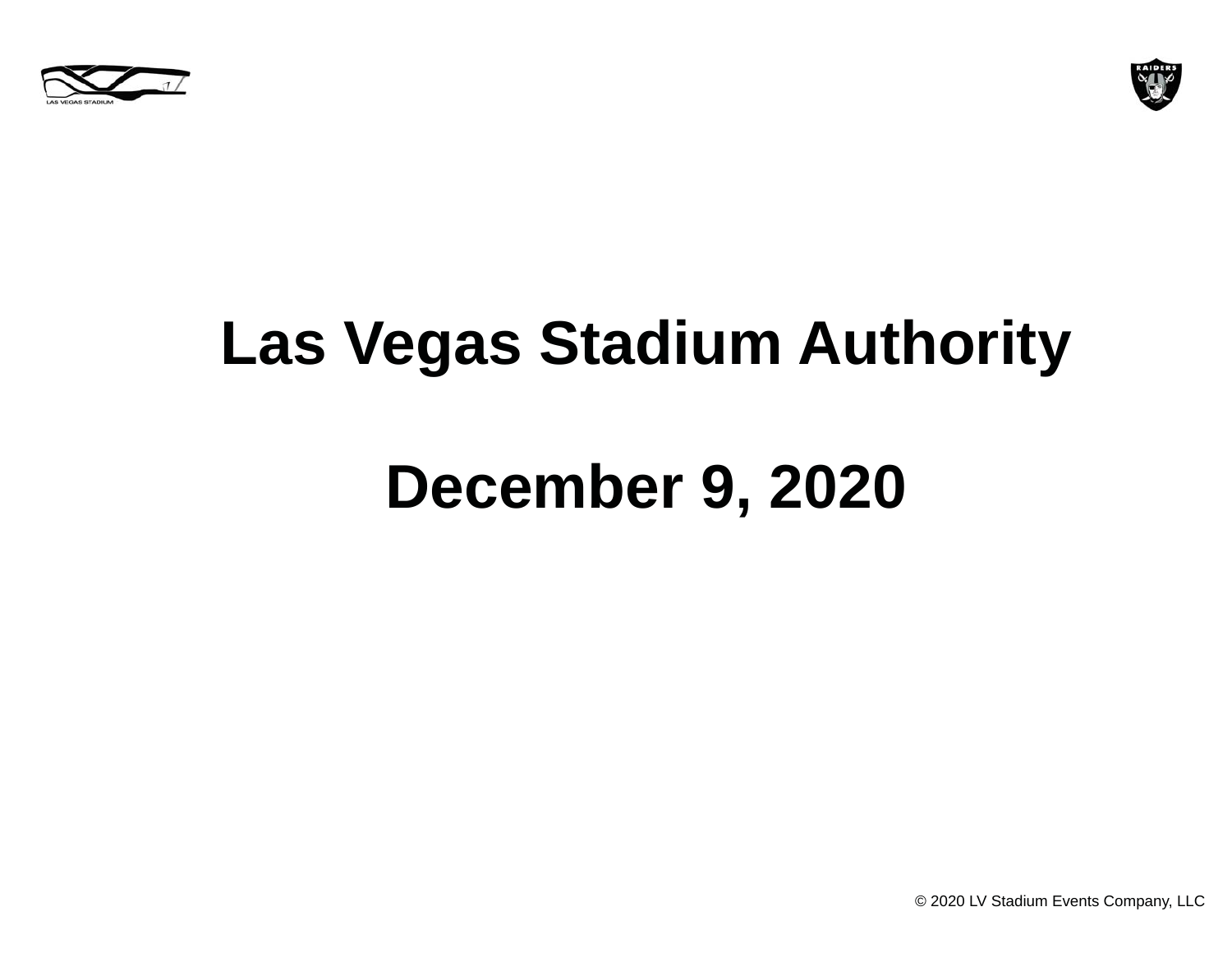



#### **BUDGET ADJUSTMENTS**

#### **Construction Is Complete**

- **Final Costs Are Knowable**
- **Final Costs Are Better Than Budgeted**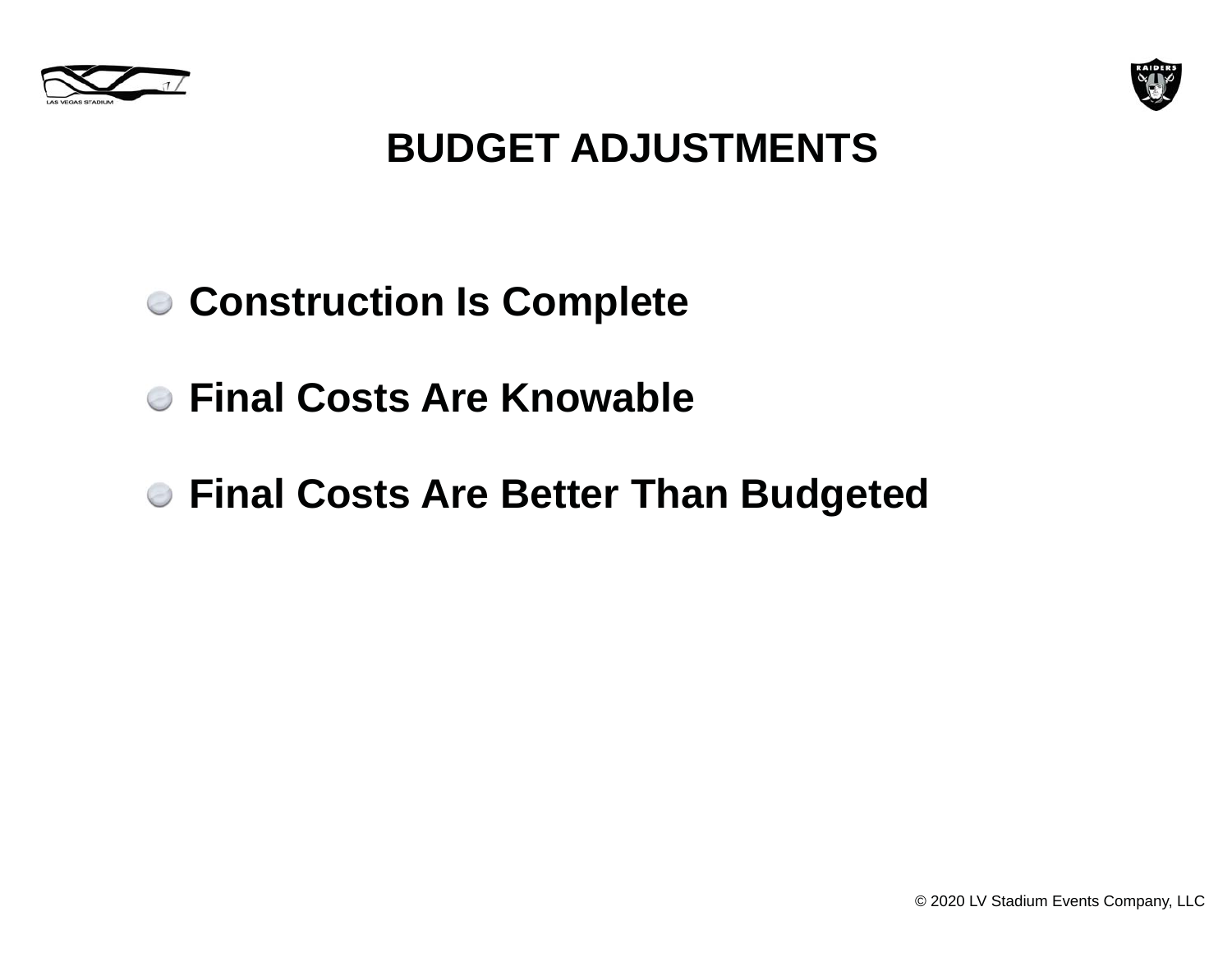



#### **BUDGET ADJUSTMENTS**

#### **Construction Is Complete**

- **Final Costs Are Knowable**
- **Costs Were Controlled Better Than Budgeted**

### **THEREFORE**

**Reduce Total Project Budget By \$25.1 Million**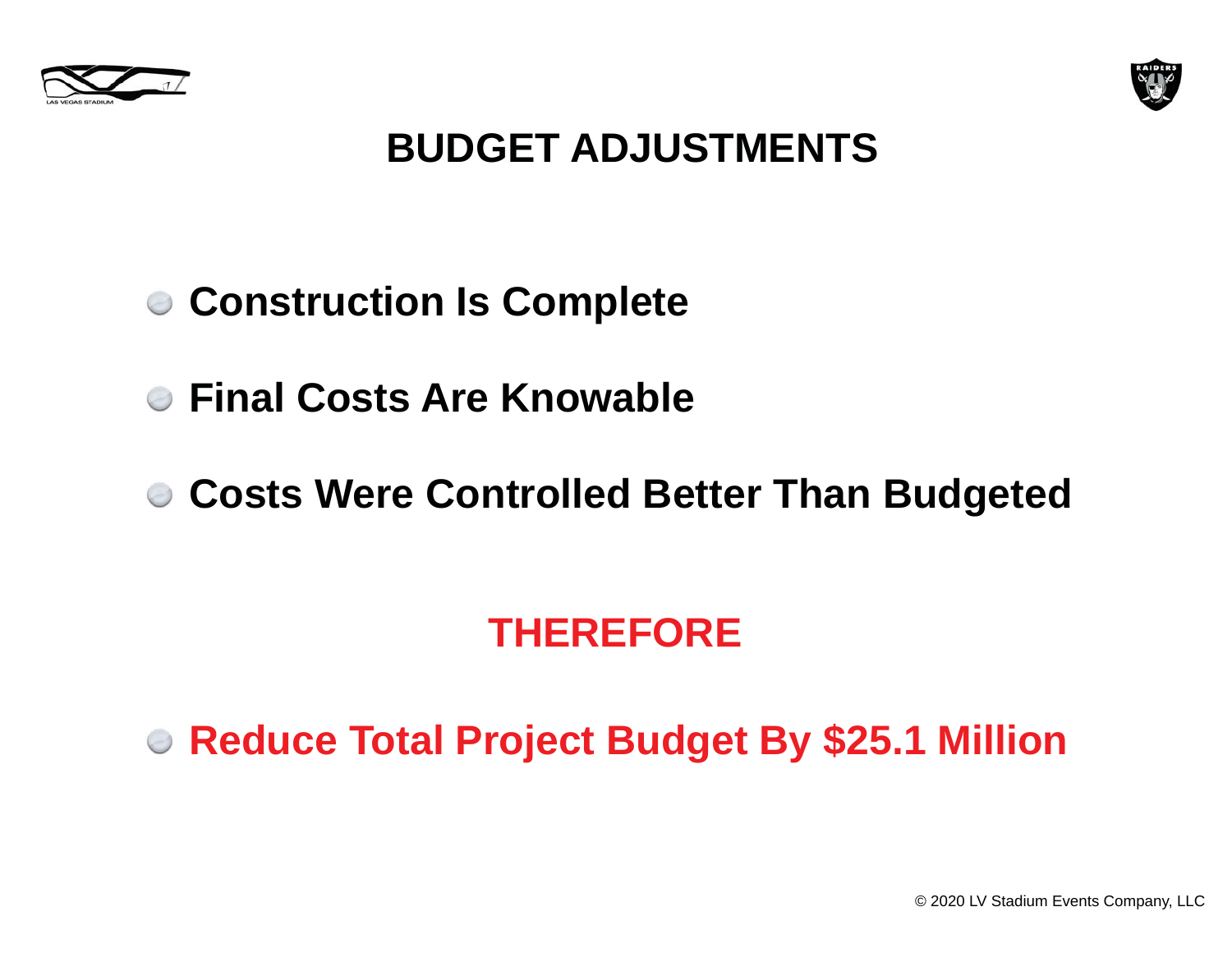

#### **REVISED BUDGET**



|                                                  | <b>PRIOR</b>    | <b>REVISED</b>  | <b>EXPENDED</b> | <b>BALANCE</b> |
|--------------------------------------------------|-----------------|-----------------|-----------------|----------------|
| <b>Stadium Land Acquisition</b>                  | \$77,793,103    | \$77,793,103    | \$77,793,103    | \$0            |
| <b>Stadium Construction</b>                      | \$1,405,418,284 | \$1,437,564,764 | \$1,421,940,029 | \$15,624,735   |
| <b>Stadium Furniture, Fixtures &amp; Equip't</b> | \$157,309,868   | \$132,830,650   | \$122,452,974   | \$10,377,676   |
| <b>Stadium Design, Eng &amp; Soft Costs</b>      | \$240,920,739   | \$220,632,945   | \$210,457,058   | \$10,175,887   |
| <b>Stadium Utility &amp; Infrastructure</b>      | \$28,558,006    | \$21,521,783    | \$21,278,834    | \$242,949      |
| <b>Premium Seating &amp; Marketing</b>           | \$60,000,000    | \$54,529,411    | \$54,529,411    | \$0            |
|                                                  |                 |                 |                 |                |
| <b>TOTAL STADIUM DEV'T USES</b>                  | \$1,970,000,000 | \$1,944,872,656 | \$1,908,451,409 | \$36,421,247   |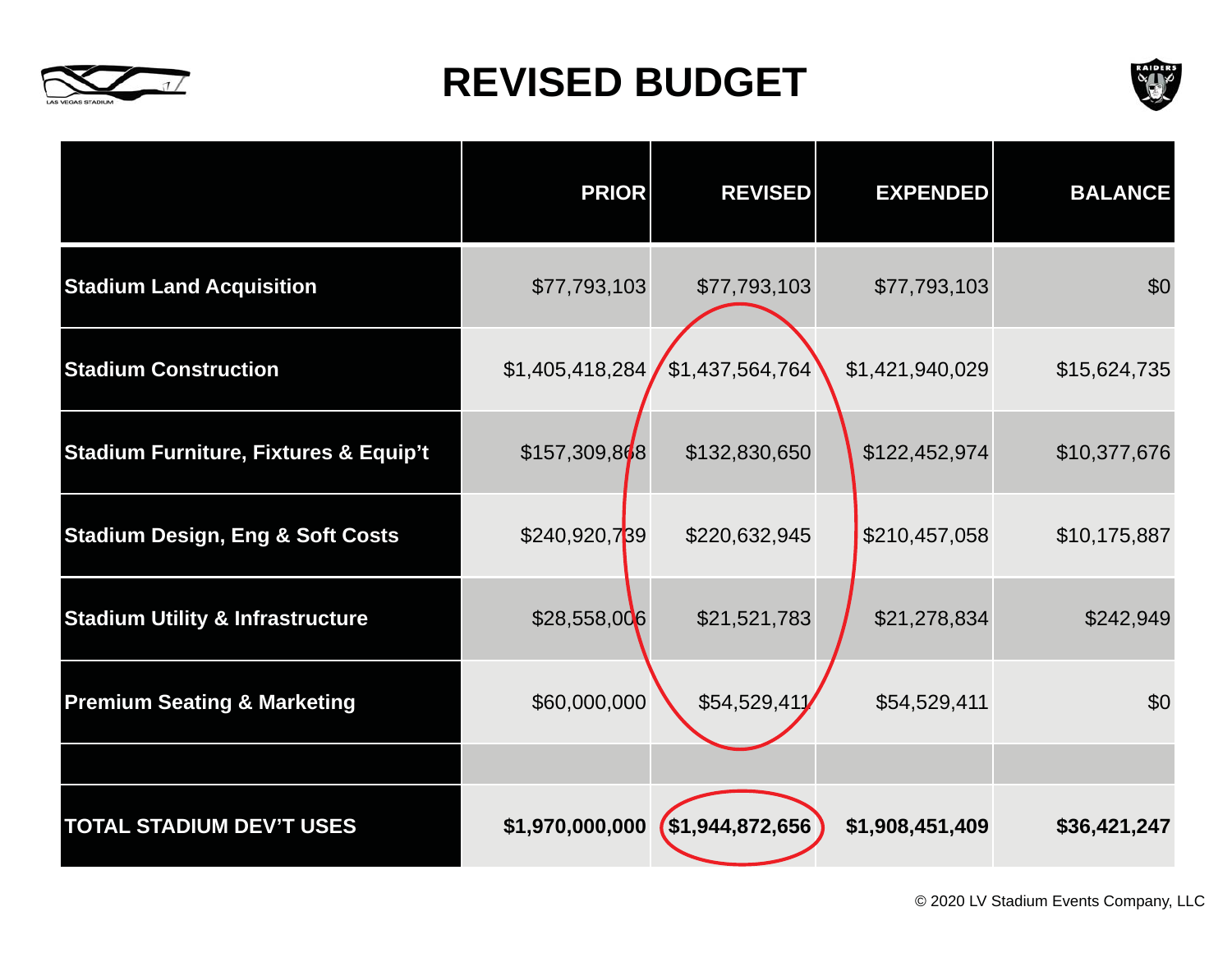

#### **REVISED BUDGET**



|                                                  | <b>PRIOR</b>    | <b>REVISED</b>  | <b>EXPENDED</b> | <b>BALANCE</b>   |
|--------------------------------------------------|-----------------|-----------------|-----------------|------------------|
| <b>Raiders Equity Contribution</b>               | \$1,020,000,000 | \$994,872,656   | \$1,018,614,793 | $-$ \$23,742,137 |
| <b>Raiders NFL G-4 Contribution</b>              | \$200,000,000   | \$200,000,000   | \$189,836,616   | \$10,163,384     |
| <b>County Bond Proceeds &amp; Room Tax</b>       | \$750,000,000   | \$750,000,000   | \$700,000,000   | \$50,000,000     |
|                                                  |                 |                 |                 |                  |
| <b>TOTAL STADIUM DEV'T SOURCES</b>               | \$1,970,000,000 | \$1,944,872,656 | \$1,908,451,409 | \$36,421,247     |
|                                                  |                 |                 |                 |                  |
| <b>Stadium Land Acquisition</b>                  | \$77,793,103    | \$77,793,103    | \$77,793,103    | \$0              |
| <b>Stadium Construction</b>                      | \$1,405,418,284 | \$1,437,564,764 | \$1,421,940,029 | \$15,624,735     |
| <b>Stadium Furniture, Fixtures &amp; Equip't</b> | \$157,309,868   | \$132,830,650   | \$122,452,974   | \$10,377,676     |
| <b>Stadium Design, Eng &amp; Soft Costs</b>      | \$240,920,739   | \$220,632,945   | \$210,457,058   | \$10,175,887     |
| <b>Stadium Utility &amp; Infrastructure</b>      | \$28,558,006    | \$21,521,783    | \$21,278,834    | \$242,949        |
| <b>Premium Seating &amp; Marketing</b>           | \$60,000,000    | \$54,529,411    | \$54,529,411    | \$0              |
|                                                  |                 |                 |                 |                  |
| <b>TOTAL STADIUM DEV'T USES</b>                  | \$1,970,000,000 | \$1,944,872,656 | \$1,908,451,409 | \$36,421,247     |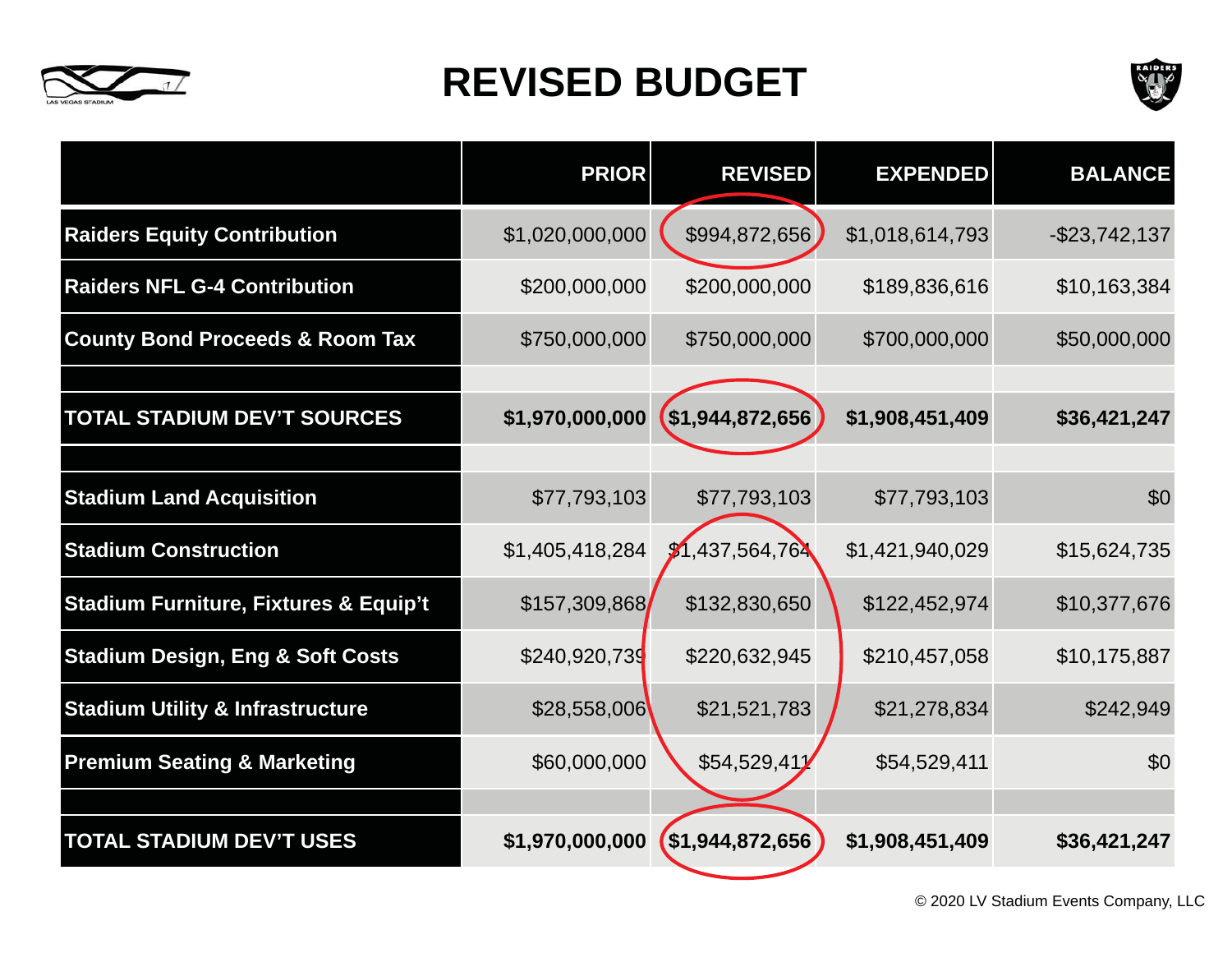

#### **FINAL PROJECT OVERVIEW**



| <b>DESCRIPTION</b>                                                   | <b>AMOUNT</b>   |
|----------------------------------------------------------------------|-----------------|
| Stadium & Infrastructure Design, Construction, FF&E (Jointly Funded) | \$1,944,872,656 |
| Third Party Activation (Third-Party Funded)                          | \$49,212,839    |
| <b>TOTAL PROJECT</b>                                                 | \$1,994,085,495 |